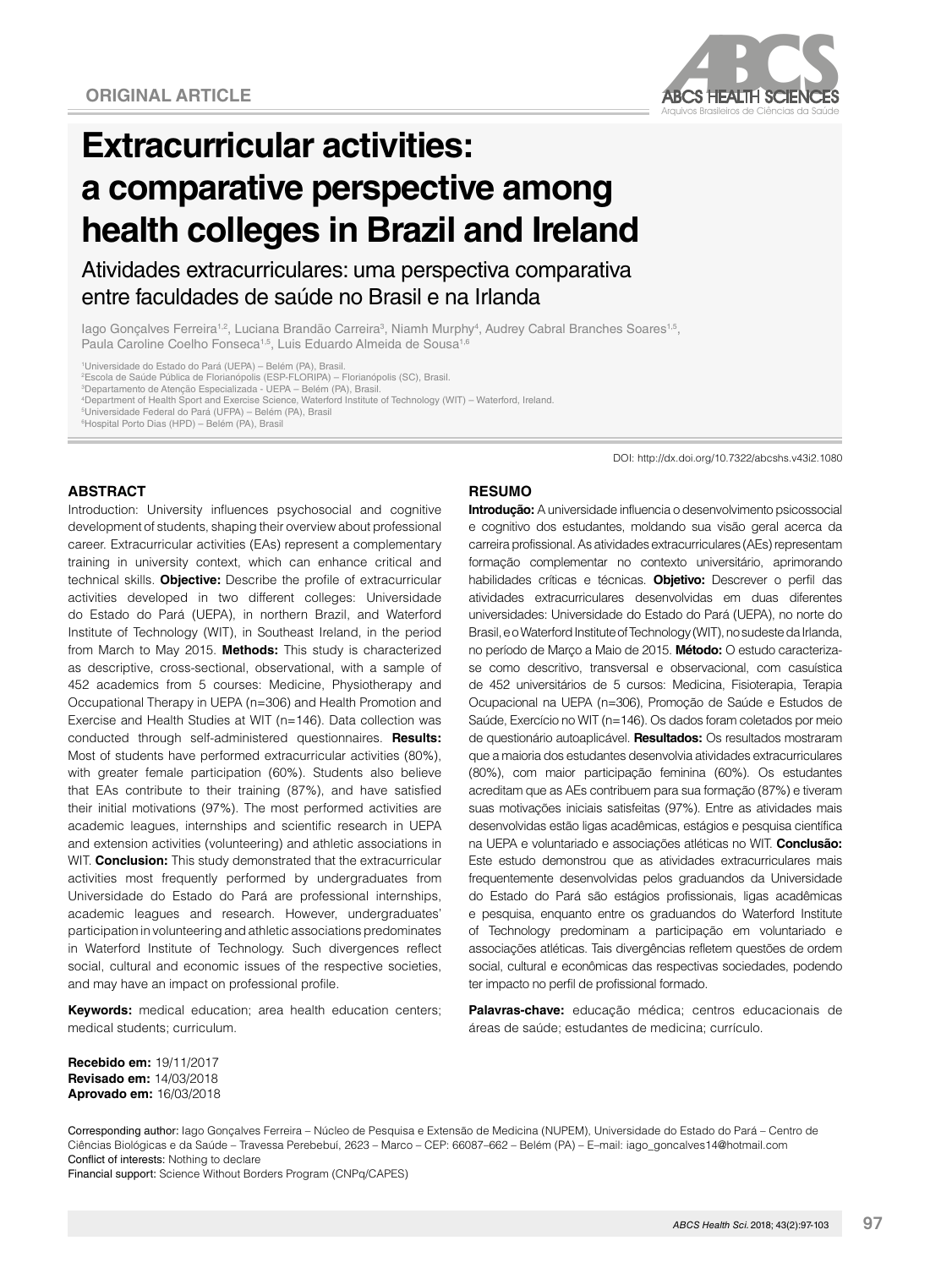## **INTRODUCTION**

University influences psychosocial and cognitive development of students, shaping an overview about professional career. Its context consists of activities from formal curriculum, mandatory, and extracurricular activities, not mandatory, which provides contact with new values, beliefs, questions and experiences. Extracurricular activities can influence directly student's growth, providing a broader training, which can enhance their professional qualification $1-3$ .

There are different types of extracurricular activities (EAs), contributing in distinct ways to the training of students. According to Peres *et al*. 4 , EAs are organized in five key fields: knowledge and academic skills; practical competence; interpersonal skills; and humanitarianism.

Once students develop interest in a certain activity, they become more motivated to study subjects related to this matter, and acquire more knowledge and practical skills in that field. Through autonomy and active participation, students can experience authentic learning by applying their own ideas, making their learning more productive and rewarding<sup>5,6</sup>. Moreover, these activities may establish a commitment to undergraduate course, making students become less likely to drop out college and have higher chances of satisfaction with their experiences at university<sup>7</sup>.

Social integration is another contribution of extracurricular activities, the feeling of belonging to a group can provide motivation and help in adapting to academic routine<sup>8</sup>. In this regard, EAs can also contribute to counter academic stressful factors and improve physical and mental health, in that during free time students can engage in activities not directly related to graduation, such as sports and foreign language learning, bringing fullness and personal satisfaction<sup>6</sup>.

The motivations for carrying out these activities are presented in distinct forms, such as improved *curriculum vitae*, academic needs, interaction with colleagues, financial gain, among others<sup>4</sup>. These interests are strongly influenced and shaped by different factors such as institutional culture, personal and professional characteristics of professors, and facilities on campus, which determine what activities, will be available<sup>9</sup>.

Although extracurricular activities may improve student satisfaction and contribute to their learning, if not properly balanced, these activities can burden academic routine, reducing time for other essential activities such as mealtimes and free time on weekends. In addition, excessive dedication to extracurricular activities may overlap class schedules resulting in negative consequences<sup>10</sup>.

According to Nicolescu<sup>11</sup>, through 'comparative management' it is possible to identify and analyze similarities and differences in order to facilitate the exchange of experiences and procedures, increasing the effectiveness and efficiency of organizations. In this regard, internationalization of higher education presents the possibility of integration amongst universities in different countries, in order to promote scientific, technological and cultural cooperation, as well as mobility of professors and students

at undergraduate and postgraduate levels. This way, through experiences exchange, it would be possible to improve universities adaptation to globalization demands and challenges<sup>12</sup>.

Despite the vast literature on extracurricular activities and the importance of internationalization on university, there is a lack of studies analyzing and comparing universities in different countries. Therefore, this study aimed to describe the profile of extracurricular activities comparing two different contexts: a university in northern Brazil (Universidade do Estado do Pará), and a university in Southeast Ireland (Waterford Institute of Technology).

# **METHODS**

#### **Context and institutions**

Universidade do Estado do Pará is a large public university in Northern Brazil, with over 16.000 students in 31 undergraduate courses<sup>13</sup>. The Center of Health and Biological Sciences (*campus* II) consists of three undergraduate courses: Medicine, Physiotherapy and Occupational Therapy. This *campus* is composed by four blocks of classrooms, laboratories, outpatient clinics, auditorium, health center, library, gymnasium and restaurants. Waterford Institute of Technology is a public university in Southeast Ireland, with over 10,000 students and 1,000 staff<sup>14</sup>. WIT carries out its activities in four different campus: Cork Road Campus, College Street, Granary and Applied Technology Building, the first being the main one, where most of courses are concentrated. Cork Road Campus consists of 5 buildings of classrooms, auditoriums and laboratories, library building and gymnasium. The Department of Sport and Exercise Science consists of two undergraduate courses: Health Promotion and Exercise and Health Studies.

#### **Study design and participants**

This cross-sectional study was conducted from March to May 2015. Students from Universidade do Estado do Pará (306 students) and Waterford Institute of Technology (146 students) were invited to participate, for a sample size of 452 students. Sample consisted of 175 male participants and 277 female participants, and median age was 21 years (range 19 – 23). Participants were recruited according to this distribution: 186 participants from Medicine, 60 from Physiotherapy, 60 from Occupational Therapy, at Universidade do Estado do Pará (UEPA); and 101 participants from Exercise and Health Studies and 45 from Health Promotion at Waterford Institute of Technology (WIT).

## **Extracurricular activities**

A self-administered questionnaire was developed by the authors based on previous studies<sup>6,10,15,16</sup>. In order to adapt the questionnaire to cultural contexts of each university and country, the instrument was evaluated by researchers from both institutions to reduce intercultural bias.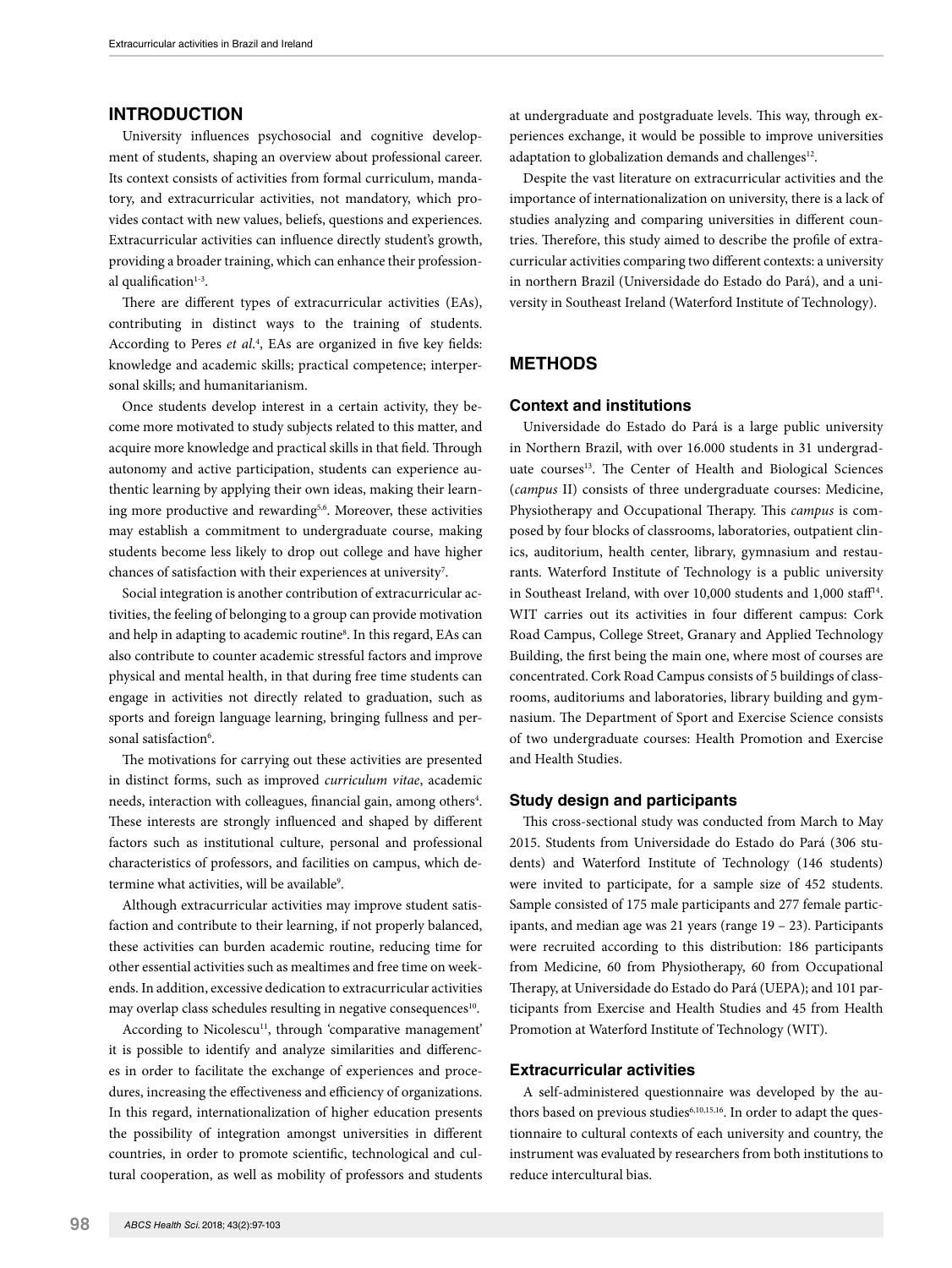The questionnaire consisted of 16 multiple-choice questions about students' demography such as course period, gender, age (4 questions); and about types of extracurricular activities students participated, motivations, difficulties and damages as well as the incentives provided by institutions (12 questions). The types of extracurricular activities included were: peer support, professional internship, societies (social clubs), research projects (paid or voluntary), volunteering activity, student representation, language course and sport clubs. The questionnaires were applied during class intervals, and then sealed in envelopes, which were kept by the author, in order to maintain confidentiality of the information provided.

# **Ethical aspects**

Ethical approval was obtained from Research Ethics Committee of Universidade do Estado do Pará (CAAE: 41598814.1.0000.5174), as well as, from Direction of Health and Biological Sciences Center of Universidade do Estado do Pará and International Office of Waterford Institute of Technology. Questionnaires were applied during class breaks, after a brief explanation about the research and application of Informed Consent Term.

#### **Data analysis**

The statistical analysis was performed using IBM software Statistical Package for Social Sciences (SPSS ® , Chicago, IL, USA) 20.0. Quantitative variables were represented by mean and standard deviations when their distributions were normal and interquartile ranges and medians when not normal. Normality parameters were defined by graphical analysis and Shapiro-Wilk test<sup>17</sup>. Categorical variables were represented by frequencies and percentages. In univariate inferential analysis between groups, categorical variables were compared using the chi-square test.

## **RESULTS**

Regarding student participation in extracurricular activities (EAs), we observed that 78.1% of WIT students affirmed to carry out EAs; in Universidade do Estado do Pará (UEPA) 81.4% of students performed EAs. Participation was different amongst courses: 77% in Exercise and Health Science and 80% in Health Promotion, both in WIT, and 85.5% in Medicine, 68.3% in Physiotherapy and 81% in Therapy Occupational, both in UEPA. Female participation predominates in both institutions, reaching 60%.

Extracurricular activities occur in different settings, depending on the university attended. In UEPA, 50.7% of EA are performed on campus. In WIT, 60.3% of AE were developed outside the institution's infrastructure.

In Brazilian university, there is a greater participation in academic leagues (52%), internship (51.3%) and research (51.3%). However, in Irish university the most frequently reported activities were sport clubs (65.8%), volunteering (28.9%) and research (20%). When analyzing EAs by gender, male participation is

greater in professional internship (42.9%), student representation (15%) and sport clubs (42.1%). In other activities, participation by gender is similar.

Performing extracurricular activities can be difficult for several reasons. Brazilian students reported 'availability of time' (64%) and 'lack of study time for tests' (33.1%) as the most important obstacles. As for Irish students, almost half (46.1%) reported 'lack of study time', but about one-third reported that they had 'no difficulty' (30.7%).

Students from both colleges reported that they suffered from lack of leisure time and rest (28%). The vast majority of students, 96.5% in WIT and 98.5% in UEPA, affirm to believe that these activities are relevant and contribute to their professional training (Table 1).

#### **DISCUSSION**

University should provide different forms of activities, both curricular and / or extracurricular, which can enhance intellectual and social development of students. In this perspective, extracurricular experiences can affect formation and construction of professional identity of these students<sup>1,7,18</sup>.

|  |  |  |  |  | <b>Table 1:</b> Summary responses and demographics (N = 452) |  |  |
|--|--|--|--|--|--------------------------------------------------------------|--|--|
|--|--|--|--|--|--------------------------------------------------------------|--|--|

| <b>Variable</b>                       |             |  |  |  |
|---------------------------------------|-------------|--|--|--|
| University                            |             |  |  |  |
| WIT (Ireland)                         | 146         |  |  |  |
| <b>UEPA (Brazil)</b>                  | 306         |  |  |  |
| Course*                               |             |  |  |  |
| <b>Health Promotion</b>               | 45          |  |  |  |
| <b>Exercise and Health Studies</b>    | 101         |  |  |  |
| Medicine                              | 186         |  |  |  |
| Physiotherapy                         | 60          |  |  |  |
| Occupational Therapy                  | 60          |  |  |  |
| Academic Year                         |             |  |  |  |
| 1st                                   | 93          |  |  |  |
| 2nd                                   | 94          |  |  |  |
| 3rd                                   | 90          |  |  |  |
| 4th                                   | 91          |  |  |  |
| 5th                                   | 54          |  |  |  |
| 6th                                   | 30          |  |  |  |
| Gender                                |             |  |  |  |
| Male                                  | 175         |  |  |  |
| Female                                | 277         |  |  |  |
| Age                                   |             |  |  |  |
| Median (quartiles)                    | $21(19-23)$ |  |  |  |
| Participants in EA                    |             |  |  |  |
| WIT (Ireland)                         | 114         |  |  |  |
| <b>UEPA (Brazil)</b>                  | 249         |  |  |  |
| Non-participants                      |             |  |  |  |
| WIT (Ireland)                         | 32          |  |  |  |
| <b>UEPA (Brazil)</b>                  | 57          |  |  |  |
| Number of extracurricular acitivities |             |  |  |  |
| Median (quartiles)                    | $1(1 - 2)$  |  |  |  |

\*Exercise and Health Studies and Health Promotion are four-year courses. Physiotherapy and Occupational Therapy are five-year courses. Medicine is sixyear course.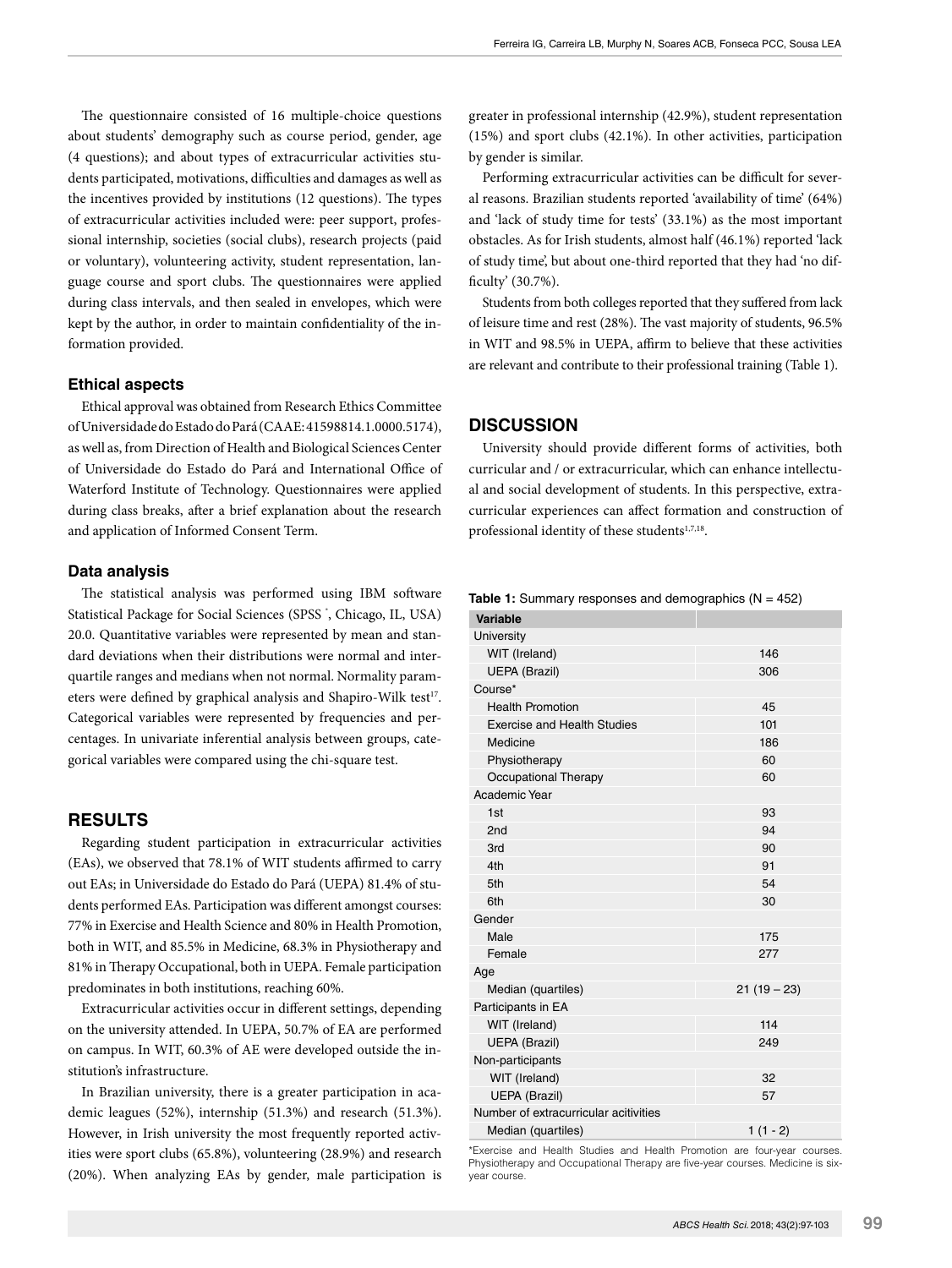Data showed a large predominance of academics who participated in extracurricular activities, about 80%, in both institutions. This is similar to a study by Tavares *et al*. 19 with medical students from the Universidade Federal de Minas Gerais, where 82.5% participation was found. Similarly, it resembles a study conducted by Roulin and Bangerter<sup>20</sup>, with students from a Swiss university, which showed that 80.2% of these were involved in this type of activity. However, it diverges from other surveys, which found higher percentages<sup>9,15,16,21</sup>. These findings show that health professional training program students' participation in extracurricular activities surpass those pre-established by the universities, evidencing their autonomy and proactivity, important issues for future professionals.

As for the average number of activities performed by the students, Universidade do Estado do Pará presented a higher average (2 actives/student), agreeing with the findings of Roulin and Bangerter<sup>20</sup>, who observed predominance of students performing 2 extracurricular activities. However, they differ from the studies of Foreman and Retallick<sup>21</sup>, at Iowa State University (USA), which identified an average activity of 3.41 ativ. /student.

As regards to levels of EA performance in different courses, a greater participation among medical students (85.5%) was identified, which suggests a greater demand from these students. Such findings reflect the pressure from medical internship contests, which in many cases consider the curriculum constructed by students to assign higher scores during candidates' classification process. This process generates a great level of competition among students, since there is a large of doctors aspiring for medical internship however, fewer opportunities offered in such competitions<sup>16</sup>.

## **Activities profile**

Profile of extracurricular activities differs substantially amongst universities. In Universidade do Estado do Pará, three main activities were observed: professional internship (51.3%), research (51.3%) and academic leagues (52%), whereas in Waterford Institute of Technology the preponderance of sport clubs (65.8%), volunteering (28.9%) and research (20%).

Thus, a greater concern of Brazilians with scientific research and practical contact is presented as a demand quite requested by the students, as suggested by Taquette<sup>22</sup>. From another perspective, Irish university presents sport clubs as the main activity of academics, agreeing with other studies<sup>23,24</sup>. The search for leisure and socialization may be a possible explanation for these findings, since those are important factors influencing students' mental health and their integration with the university environment.

Another condition pointed out by Hu<sup>25</sup>, which serves as an explanation for low participation amongst Irish students, is the disadvantage of undergraduates in relation to postgraduates when attempting to enter into research projects. Undergraduate students have more knowledge, experience in scientific work and skills, thus favoring their admission.

Extracurricular internships appear expressively in Brazilian university, about half of students practice this modality, with similar values between the courses. According to Tavares et al.<sup>9</sup>, professional practice is considered fundamental by undergraduate students, and if not offered by schools through formal curriculum, is sought in extracurricular internships.

Interest in extracurricular activities also arises as a need to assume greater responsibility for professional career. Students perceive that important contents for proper professional training cannot be learned in the classroom, leading to seek for such knowledge in other ways<sup>26</sup>.

According to profile verified in different course periods, sports activities show a higher prevalence amongst students in the initial years, reaching results around 40%. However, during graduation, it is noticed that students tend to diversify their activities, highlighting the greater participation of undergraduates in recent years in research, professional internships, volunteering and language courses. In an analysis of advanced series, Peres *et al*. 4 agrees with results obtained, demonstrating a greater diversification of extracurricular activities, emphasizing the increase in participation in research and monitoring activities (Figure 1).

#### **Motivations, difficulties and losses**

Motivations for interest in extracurricular activities differ significantly when comparing universities. Irish students present reasons directed to personal aspects such as self-realization and



**Figure 1:** Profile of extracurricular activities performed by health students.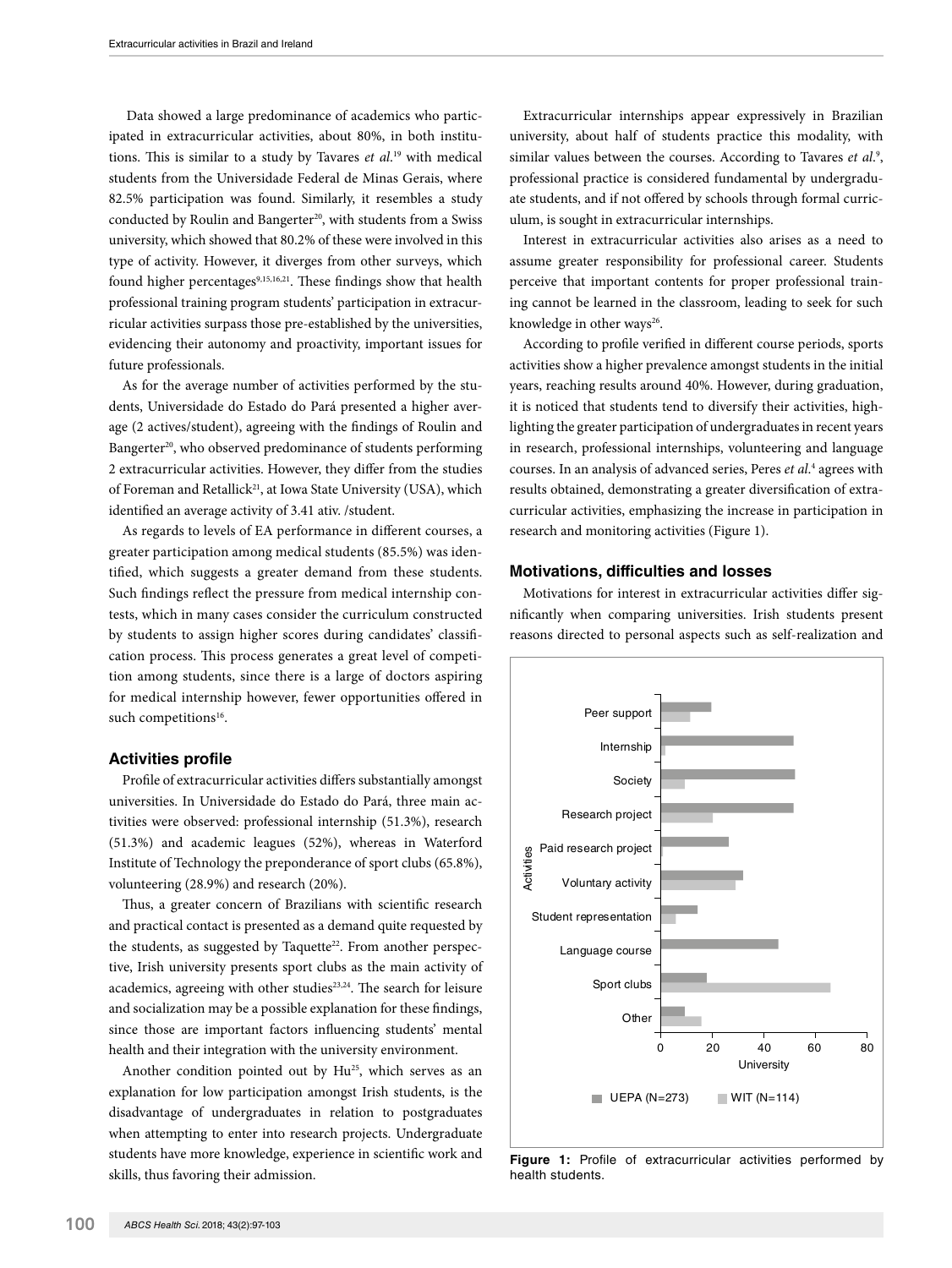performance improvement, whereas Brazilian students have emphasized professional aspects such as curriculum improvement, acquisition of skills and theoretical knowledge. Improving curriculum and practice, as prevalent reasons, demonstrate a great concern of UEPA students with their insertion in the labor market, whether through internship, post-graduation or entering into professional practice.

A probable explanation for these findings can be related to economic conjuncture of both countries. Ireland is a developed European country, which society values quality of life and health promotion. On the other hand, Brazil is a developing country, with recurrent cycles of economic growth and recession in last decades, producing a highly competitive labor market, which demands professionals well trained and "perfect" resumes. Roulin and Bangerter<sup>20</sup> suggest that students respond to labor market pressures by engaging in activities that recruiters value, thus, employability factors ultimately indirectly influence student activities.

Furthermore, complementary curriculum of Brazilian undergraduate students aims to contemplate the prerequisites for postgraduate admission, which can jeopardize their personal choices or even the pedagogical proposal of their educational institution<sup>27</sup>.

In another context, WIT students' motivations demonstrated search for self-realization, inferring that these students can dedicate themselves to personal aspects, which indicates a probable lower pressure from job market. What is not yet clear is origin of this phenomenon, whether for cultural, economic, social, or all these aspects of Irish conjuncture (Table 2).

Concerning to obstacles faced by students when performing extracurricular activities, students from Universidade do Estado do Pará mention important issues, such as lack of contacts and opportunities, shortage of time and few places to work. The last factor was the most prominent reason, pointed out by more than half of the students. These findings are similar to other studies<sup>16,28</sup>, which also indicate time availability, lack of professional contacts and shortage of places to work amongst the main difficulties encountered by students.

The sense of lack of contacts and opportunities reflects a highly competitive environment amongst Brazilian students, as

emphasized. The competition for curriculum enhancement promotes increased demand for these activities, and consequently, a lack of vacancies. The integration amongst formal curriculum, offered by university, and 'informal curriculum', proposed by students through extracurricular activities, represents another difficulty to students' performance in these activities.

At Waterford Institute of Technology, students report lack of time to study for exams due to their extracurricular activities, reducing performance in evaluations, as an important disadvantage, agreeing with Carvalho *et al*. 15 that emphasizes the multiplication of activities as a harmful factor to academic performance.

In this context, higher levels of academic involvement with parallel activities may decrease the available time and other resources of students to invest in curricular activities<sup>29</sup>. According to Tavares *et al*. 9 , this circumstance contributes to the loss of academic activities, through absences from university classes or an unwillingness to fulfill academic duties, however, absence to classes was not reported by large numbers students in this research.

Despite the difficulties and possible damages of extracurricular activities, students' perception about the relevance of these activities to their professional formation is positive and resembles in both university contexts, agreeing with findings of other authors<sup>16,30</sup> (Figure 2 and Table 3).

In conclusion, EAs can represent a positive influence on student's professional formation, improving academic confidence, analytical and critical skills, as well as it can contribute to faculty interaction, social capital and their sense of well-being at universities. However, management of commitments, study skills, and priorities are essential aspects to their academic outcome24,28,31,32.

This study presented the characteristics of extracurricular activities as: a high level of students, mainly female participation, high index of positive perception about its relevance, broad spectrum that increases as academic advancement and differences amongst the researched institutions. It is observed that Universidade do Estado do Pará presents a greater participation of students in internship activities, academic leagues and scientific research, whilst Waterford Institute of Technology presents high participation in

| Table 2: Motivations reported by health academics for extracurricular activities |  |  |  |  |  |
|----------------------------------------------------------------------------------|--|--|--|--|--|
|----------------------------------------------------------------------------------|--|--|--|--|--|

| <b>. wwith the contract of the company of the company of the company of the company of the company of the company of the company of the company of the company of the company of the company of the company of the company of th</b> |                           |                            |          |  |  |  |
|--------------------------------------------------------------------------------------------------------------------------------------------------------------------------------------------------------------------------------------|---------------------------|----------------------------|----------|--|--|--|
| <b>Motivations</b>                                                                                                                                                                                                                   | <b>WIT</b><br>$(N = 146)$ | <b>UEPA</b><br>$(N = 273)$ | P value* |  |  |  |
| Improve curriculum vitae                                                                                                                                                                                                             | 46 (40.4)                 | 212(77,1)                  | < 0.001  |  |  |  |
| Improve skills                                                                                                                                                                                                                       | 45 (39,5)                 | 161(58,5)                  | 0,001    |  |  |  |
| Theorical knowledge                                                                                                                                                                                                                  | 35(30,7)                  | 135(49,1)                  | 0.001    |  |  |  |
| Contact with interest field                                                                                                                                                                                                          | 25(21,9)                  | 118(42,9)                  | < 0.001  |  |  |  |
| Meet university needs                                                                                                                                                                                                                | 18(15,8)                  | 89 (32,4)                  | 0,001    |  |  |  |
| Personal satisfaction                                                                                                                                                                                                                | 51(44,7)                  | 110(40,0)                  | 0,388    |  |  |  |
| Improve personal perfomance                                                                                                                                                                                                          | 61 (53,5)                 | 51(18,5)                   | < 0.001  |  |  |  |
| <b>Remuneration</b>                                                                                                                                                                                                                  | 2(1,8)                    | 47 (17,2)                  | < 0.001  |  |  |  |
| Other                                                                                                                                                                                                                                | 4(3,5)                    | 4(1,5)                     | 0,683    |  |  |  |

Data presented as n (%). \*Chi-square test.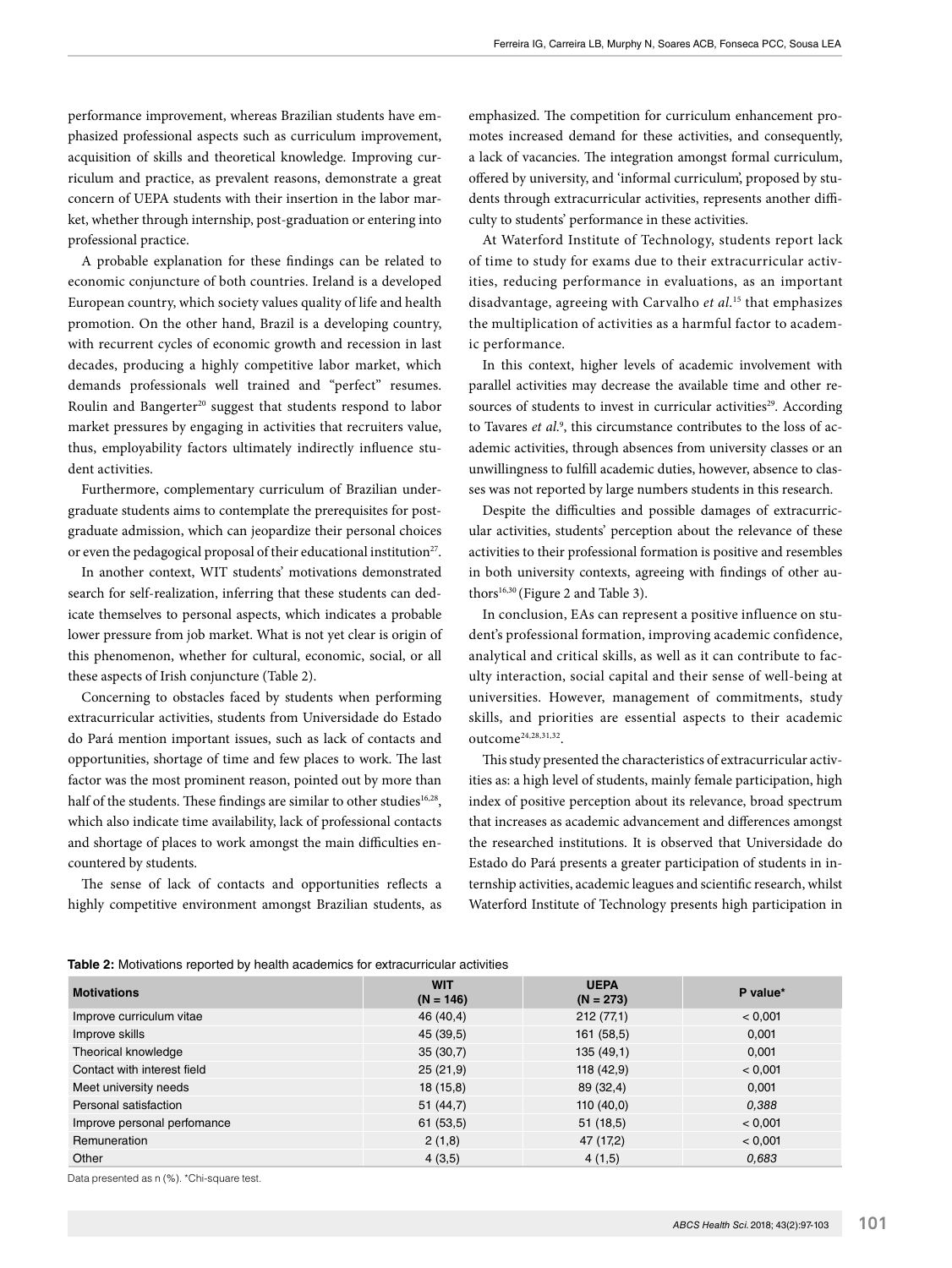

**Figure 2:** Difficulties to perform extracurricular activities reported by health students.

volunteering activities and sport clubs. The influence on vocational training can be considered positive, given that, even with the variety of difficulties pointed out, most of undergraduates refer satisfaction of the initial motivations and believe in EAs contributions to their training.

The divergences found amongst extracurricular activities most frequently performed by the students of Universidade do Estado do Pará and Waterford institute of Technology also reflect social, cultural and economic issues of their respective societies and may have repercussions on the profile of trained professionals.

There are limitations in this study. The differences amongst national contexts which the universities are inserted may represent a huge influence on these findings. Factors as economy, **Table 3:** Problems related to performance of extracurricular activities

| <b>Problems</b>                              | <b>WIT</b><br>$(N = 146)$ | <b>UEPA</b><br>$(N = 273)$ | P value* |
|----------------------------------------------|---------------------------|----------------------------|----------|
| No damage                                    | 55 (47,8)                 | 60 (45,8)                  | 0,372    |
| Lack of leisure<br>and rest                  | 31 (27,0)                 | 38 (29,0)                  | 0,415    |
| Difficult to practice<br>physical activities | 9(7,8)                    | 34(26,0)                   | < 0.001  |
| Relationship with<br>family friends          | 11 $(9,6)$                | 23 (17,6)                  | 0.051    |
| Financial damage                             | 14 (12,2)                 | 10(7,6)                    | 0,163    |
| Frequency in<br>classes                      | 12(10,4)                  | 13(9,9)                    | 0,530    |
| Performance in<br>assessments                | 15(13,0)                  | 20(15,3)                   | 0,377    |

Data presented as n (%). \*Chi-square test.

culture, societies' conceptions, labor market pressure can determine student's perspectives and choices. For this reason, some conclusions about the students' profile cannot be generalized or strictly compared. Despite the questionnaire of this research was based on previous studies about extracurricular activities, the instrument has not yet been validated, which could represent another limitation.

The non-obligatory character of extracurricular activities does not exempt universities from the commitment to the training of their future professionals, as well as EAs should not override formal curriculum proposed by institutions. The conciliation of both activities is based on the principle of curricular flexibility, which presupposes innovations in pedagogical projects, recognizing extracurricular and curricular activities as relevant in university development.

The role of universities cannot be restricted to training of professionals in a strictly technical perspective. Institutions should develop an integral training to their students, providing well-founded technical and scientific knowledge, but also social awareness, benefiting all society.

These findings can provide important reflections about the factors that improve students' performance and the influence of extracurricular activities in professional qualification. Future research should analyse the relation amongst EAs and student's academic outcomes and EAs in different academic fields and in other countries.

# **REFERENCES**

- 1. Ferreira JA, Almeida LS, Soares APC. The academic adjustment of the first-year college students: Differences by gender, student status and domain of graduation. Psico USF. 2001; 6(1):1-10. http://dx.doi.org/10.1590/S1413-82712001000100002
- 2. Santos AAA, Mognon JF, Lima TH, Cunha NB. The relationship between academic life and motivation for learning in college. Psicol Esc Educ. 2011;15(2):283-90. http://dx.doi.org/10.1590/S1413-85572011000200010
- 3. Margarido MR. Atividades extracurriculares, uma opinião. Medicina. 2013;46(1):56-8. http://dx.doi.org/10.11606/issn.2176-7262.v46i1p56-58
- 4. Peres CM, Andrade AS, Garcia SB. Extracurricular Activities: multiplicity and differentiation required for the curriculum. Rev Bras Educ Med. 2007;31(3):203-11. http://dx.doi.org/10.1590/S0100-55022007000300002